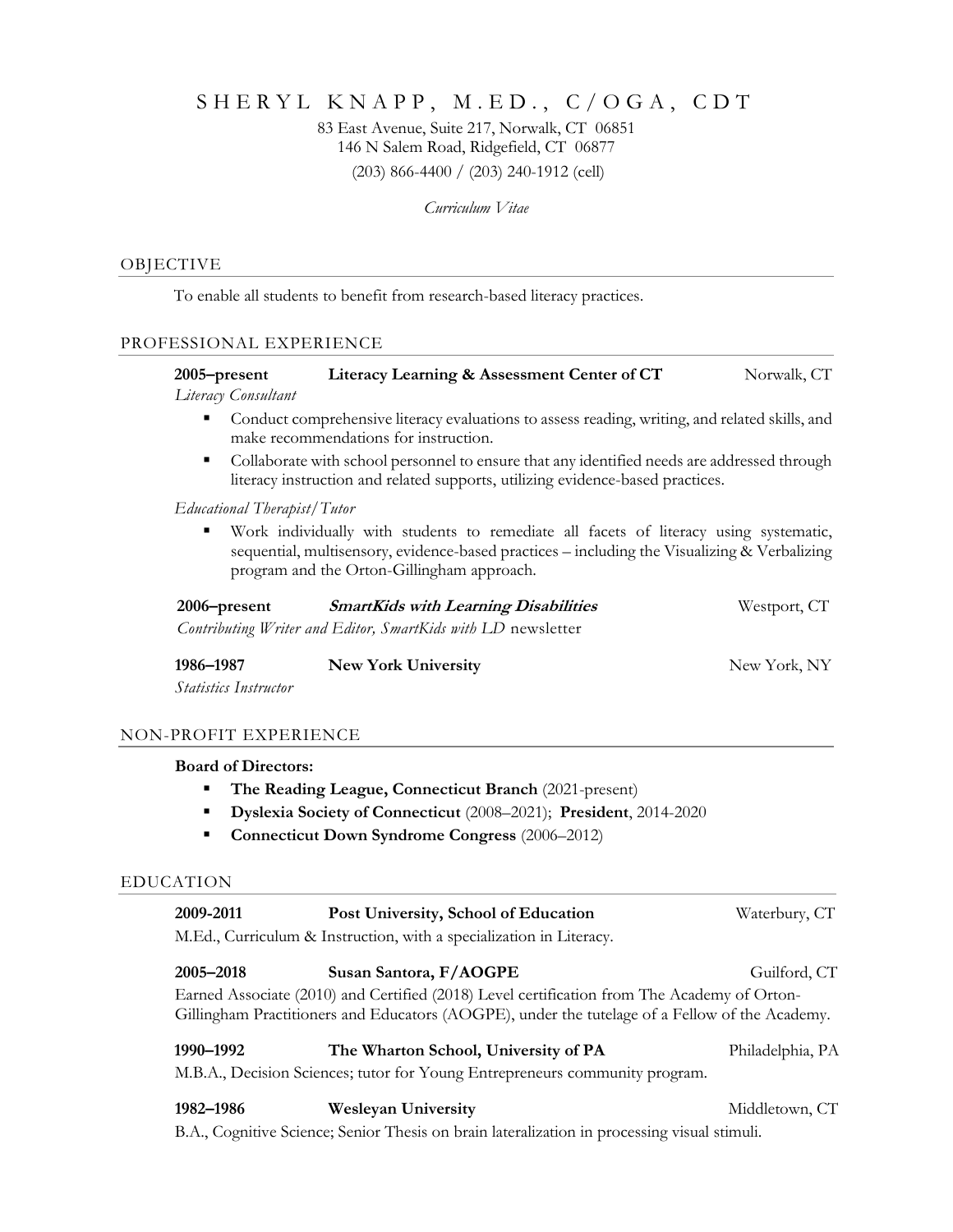#### PRESENTATIONS

Knapp, S. (2021, November). *Evidence-Based Reading Interventions.* SpEdConnecticut, Inc., "What You Need to Know About Special Education" training series. Virtual.

Knapp, S. (2021, July). *Structured Word Inquiry.* Round Table Discussion, Connecticut Science of Reading Group. Virtual.

Knapp, S. (2021, February). *Interpreting Standardized Assessments to Inform Instruction for Students with Dyslexia.* Orton-Gillingham seminar. Virtual.

Knapp, S. (2020, October). *Evidence-Based Reading Instruction.* SpEdConnecticut, Inc., "What You Need to Know About Special Education" training series. Virtual.

Knapp, S. (2020, October). Dyslexia & Multi-Sensory Structured Language. Invited lecturer for The Science of Early Reading Development seminar (SPEC 542), University of Saint Joseph, School of Education, West Hartford, CT (virtual).

Knapp, S. (2019, October). *Evidence-Based Reading Instruction.* SpEdConnecticut, Inc., "What You Need to Know About Special Education" training series. Hartford, CT.

Knapp, S. (2019, October). *Using Reading Evaluations to Inform Instruction and Assess Progress.* Special Education Equity for Kids (SEEK) Annual Conference. New Haven, CT.

Knapp, S. & Curra, K. (2019, March). *Demystifying Dyslexia*. Annual Conference for the Academy of Orton-Gillingham Practitioners & Educators (AOGPE). White Plains, NY.

Knapp, S. (2019, February). *Using Standardized Testing to Inform Remediation.* Orton-Gillingham seminar, Certified level. Norwalk, CT.

Knapp, S. (2018, November). *Dyslexia and ADHD in the Early Childhood Years*. Invited lecturer for Health, Safety, and Nutrition (ECE H176) class, Naugatuck Valley Community College, Department of Early Childhood Education, Danbury, CT.

Knapp, S. (2018, November). *Reading Evaluations to Identify Programming Needs.* SpEdConnecticut, Inc., "What You Need to Know About Special Education" training series. Hartford, CT.

Knapp, S. (2018, September). *Literacy Evaluations and the Dyslexic Student.* SPED\*NET Wilton, Smart Kids with Learning Disabilities, & Sono Branch Public Library: Community Conversations. Norwalk, CT.

Knapp, S. (2018, June). *Effective Reading Instruction.* SEEK of CT Conference. Woodbridge, CT.

Knapp, S. (2017, October). *Literacy Evaluations of Students with Complex Learning Styles*. Invited lecturer for Assessment in Special Education seminar (SPEC 526), University of Saint Joseph, School of Education, West Hartford, CT.

Knapp, S. (2017, September). *Evidence-Based Reading Interventions.* SpEdConnecticut, Inc., "What You Need to Know About Special Education" training series. Hartford, CT.

Knapp, S. (2017, September). *Literacy Evaluations and the Dyslexic Student.* SPED\*NET Wilton, Smart Kids with Learning Disabilities, & Sono Branch Public Library: Community Conversations. Norwalk, CT.

Knapp, S. (2016, November). *Research-Based Reading Interventions.* SpEdConnecticut, Inc., "What You Need to Know About Special Education" training series. Hartford, CT.

Knapp, S. (2016, May). *Literacy Evaluations and the Dyslexic Student.* Orton-Gillingham seminar, Learning House, Guilford, CT.

Treimanis, A. & Knapp, S. (2016, March). *Every Child a Reader.* Council of Parents, Attorneys & Advocates Annual Conference; Philadelphia, PA.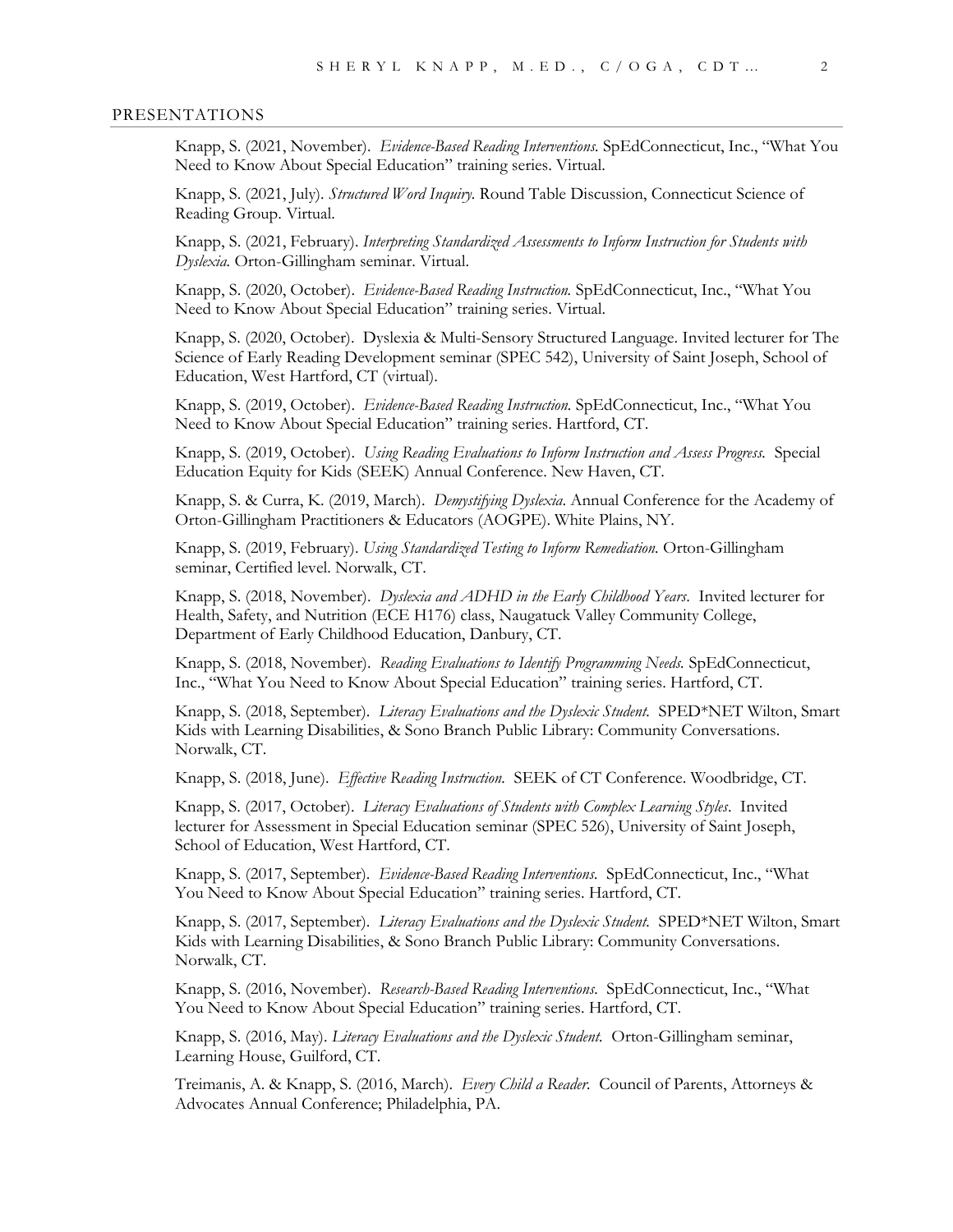Feinstein, A., Knapp, S. & Dolphin, L. (2016, February). *Our Nation's Commitment to Special Education: How are We Doing – and Why is it So Expensive?* WesSeminar, Wesleyan University, Middletown, CT.

Knapp, S. (2015, November). *Reading Tests: Decoding the Assessments.* Connecticut Down Syndrome Congress Annual Convention, Westbrook, CT.

Knapp, S. & Treimanis, A. (2015, November). *Getting Help for Struggling Readers: A Parent's Guide to Negotiating the Special Education Maze.* Stamford Jewish Community Center, for SmartKids with Learning Disabilities, Stamford, CT.

Knapp, S. (2014, October). *Panel Moderator: Critical Elements of a Multi-sensory, Structured Language Intervention*. Dyslexia Society of Connecticut Annual Conference, Westbrook, CT.

Knapp, S. (2014, March). *A Parent's Guide to Reading Instruction for Struggling Readers,* at Brookfield Public Library, for Brookfield SEPTA, Brookfield, CT.

Knapp, S. (2013, December). *What Every Parent Needs to Know About Effective Reading Instruction,* at Fairfield Public Library, for SmartKids with Learning Disabilities, Westport, CT.

Knapp, S. & Fleming, G. (2013, December). *A Parent's Guide to Effective Reading Instruction: What It Is and How to Get It.* Fairfield Public Library, for SmartKids with Learning Disabilities, Westport, CT.

Knapp, S. (2013, April). *The Big Picture: Rethinking Dyslexia.* Panel member, for SmartKids with Learning Disabilities, Westport, CT.

Knapp, S. (2013, April). *Understanding Reading Assessments.* FAPE University; University of Connecticut – Stamford Campus, Stamford, CT.

Knapp, S. (2012, December). *Effective Reading Instruction: What It Is and How to Get It,* at Villa Maria School, for SmartKids with Learning Disabilities, Westport, CT.

Knapp, S. & Whitbread, K. (2011, November). *Creating Fluent Readers.* Connecticut Down Syndrome Congress Annual Convention, Cromwell, CT.

Knapp, S. (2011, November). *Understanding Reading Assessments.* Connecticut Association for Children & Adults with Learning Disabilities, Norwalk, CT.

Knapp, S. (2011, November). *iCan* Program Moderator at Winston Preparatory School, for SmartKids with Learning Disabilities, Westport, CT.

Knapp, S. (2011, October). *Creating Fluent Readers.* Special Education Network of New Canaan, CT.

Knapp, S. (2010, April). *Research-Based Reading Instruction for Students with Disabilities*. Invited lecturer for Developmental Psychopathology seminar (PSY 326/532), Connecticut College, Department of Psychology, New London, CT.

Whitbread, K. & Knapp, S. (2009, November). *What Do We Know About Teaching Reading to Children with Down Syndrome?* Connecticut Down Syndrome Congress Annual Convention, Cromwell, CT.

Knapp, S., & Whitbread, K. (2009, October). *Teaching Students with Intellectual Disabilities.* Annual Conference of the Connecticut Branch of the International Dyslexia Association (ConnBIDA), "Response to Reading Intervention: Making it Work – From Organization to Implementation", Albertus Magnus College, New Haven Connecticut.

Schine, R. & Knapp, S. (2009, March). *Let's Talk, Session III: Know the School*. Connecticut Association for Children and Adults with Learning Disabilities (CACLD), Norwalk, CT.

Knapp, S. (2009, March). *Understanding Reading Evaluations.* SmartKids with Learning Disabilities, Greenwich, CT.

Knapp, S. (2008, November). *Effective Reading Instruction*. SmartKids with Learning Disabilities, Greenwich, CT.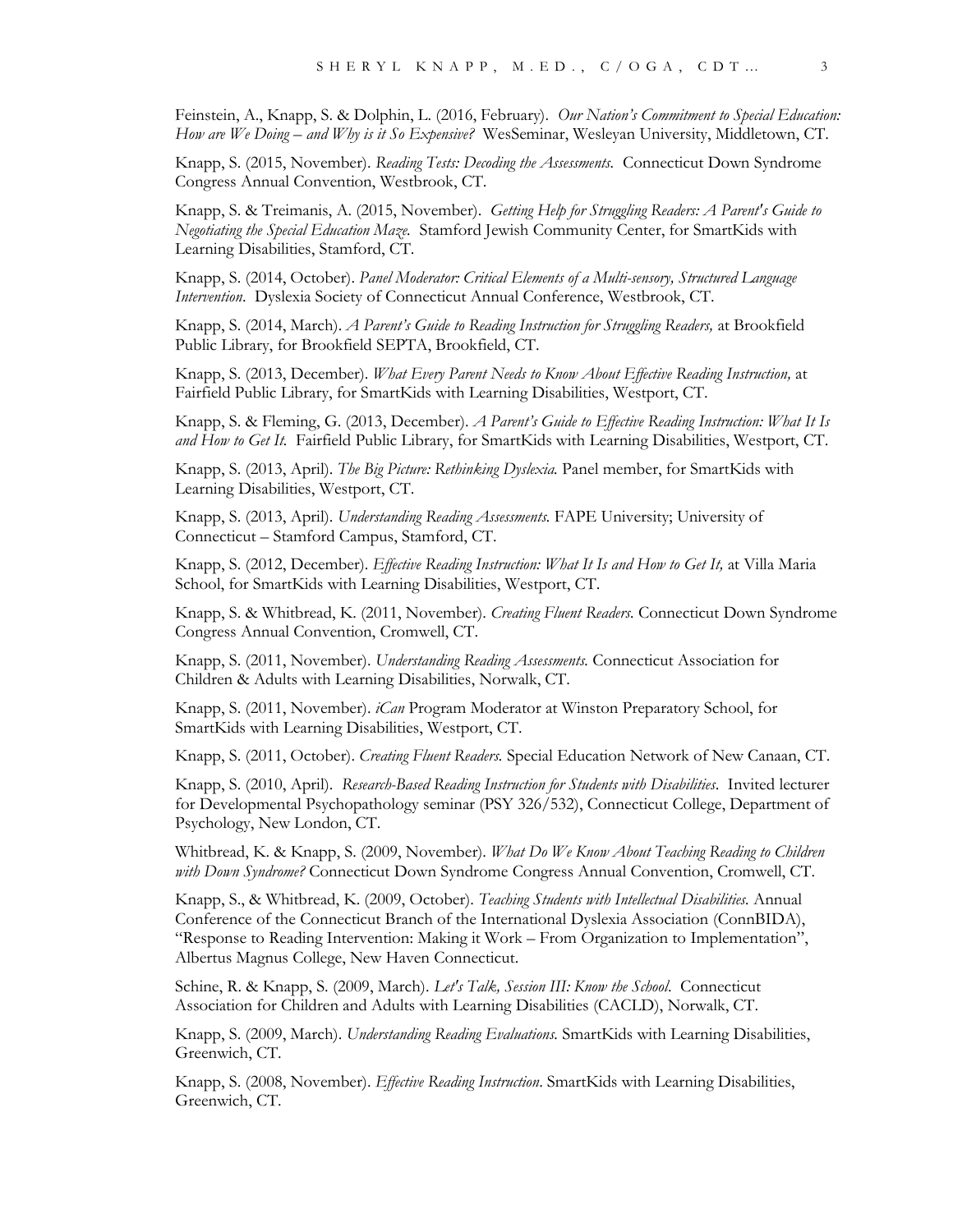Knapp, S. (2008, October). *Teaching Students with Down Syndrome to Read*. Connecticut Down Syndrome Congress Annual Convention, Cromwell, CT.

Knapp, S. & Whitbread, K. (2007, November). *Is Your Child Getting Appropriate Help Learning to Read, Write and Spell – and What You Can Do About It*. SmartKids with Learning Disabilities, Westport, CT.

#### PUBLICATIONS

Whitbread, K., Knapp, S., Bengtson, M. (January 7, 2021). "Teaching Foundational Reading Skills to Students with Intellectual Disabilities." *Teaching Exceptional Children*.

Knapp, S. (September 2017). "Finding a Reading Specialist (For Your Child with LD)." *Smart Kids with Learning Disabilities e-Newsletter*.

Knapp, S. & Whitbread, K. (Winter 2012). "Creating Fluent Readers." *Connecticut Down Syndrome Congress Quarterly*, Volume 23, Issue 1, pp. 8-9.

Knapp, S. (May 30, 2012). "David Faile: Master of the Skies." Interview with Master Pilot David Faile. *Smart Kids with Learning Disabilities e-Newsletter*.

Knapp, S. (April 12, 2011). "Helping Kids with LD Improve Their Social Communication Skills." Based on a presentation by Lydia H. Soifer, Ph.D. *Smart Kids with Learning Disabilities e-Newsletter*.

Knapp, S. (October 5, 2010). "Mind Your Manners." *Smart Kids with Learning Disabilities e-Newsletter*, Issue 10.

Knapp, S. (September 27, 2010). "Winning Over Those on the Front Line." *Smart Kids with Learning Disabilities e-Newsletter*, Issue 9.

Knapp, S. (September 6, 2010). "High-Tech Help for Reading and Writing." Based on a presentation by Shelley Lacey-Castelot, ATACP. *Smart Kids with Learning Disabilities e-Newsletter*, Issue 7.

Knapp, S. (August 9, 2010). "Twice-Exceptional Students: Guidelines for Success." *Smart Kids with Learning Disabilities e-Newsletter*.

Knapp, S. (July 5, 2010). "Living with LD: A Kids-Eye View." *Smart Kids with Learning Disabilities e-Newsletter*.

Knapp, S. (August 2009). "The Case for a Comprehensive Approach to ADHD", Interview with Stanley Greenspan, M.D. *Smart Kids with Learning Disabilities*, Volume 8, Number 63, p. 7.

Knapp, S. (August 2009). "Understanding Reading Evaluations." *Smart Kids with Learning Disabilities*, Volume 8, Number 63, p. 3.

Knapp, S. (May 2009). "Helping the Older, Struggling Reader." Based on a presentation by Margie Gillis, Ph.D., for Norwalk SEEKS. *Smart Kids with Learning Disabilities*, Volume 8, Number 61, pp. 1-2.

Knapp, S. (May 2009). "Reflections on a PPT Meeting." *Smart Kids with Learning Disabilities*, Volume 8, Number 61, p. 7.

Knapp, S. (May 2009). "Truth or Myth? Special Education Staffing." Presentation by Attorney Nora Belanger for *Norwalk SEEKS. Smart Kids with Learning Disabilities*, Volume 8, Number 61, p. 8.

Knapp, S. (April 2009). "Making Use of Evaluations." Based on the presentation *"NeuroPsychological Evaluations"* by Scott Bezsylko for *Norwalk SEEKS. Smart Kids with Learning Disabilities*, Volume 8, Number 60, p. 3.

Knapp, S. (February 2009). "Truth or Myth? Special Education Services." Presentation by Attorney Nora Belanger for *Norwalk SEEKS. Smart Kids with Learning Disabilities*, Volume 8, Number 59, p. 8.